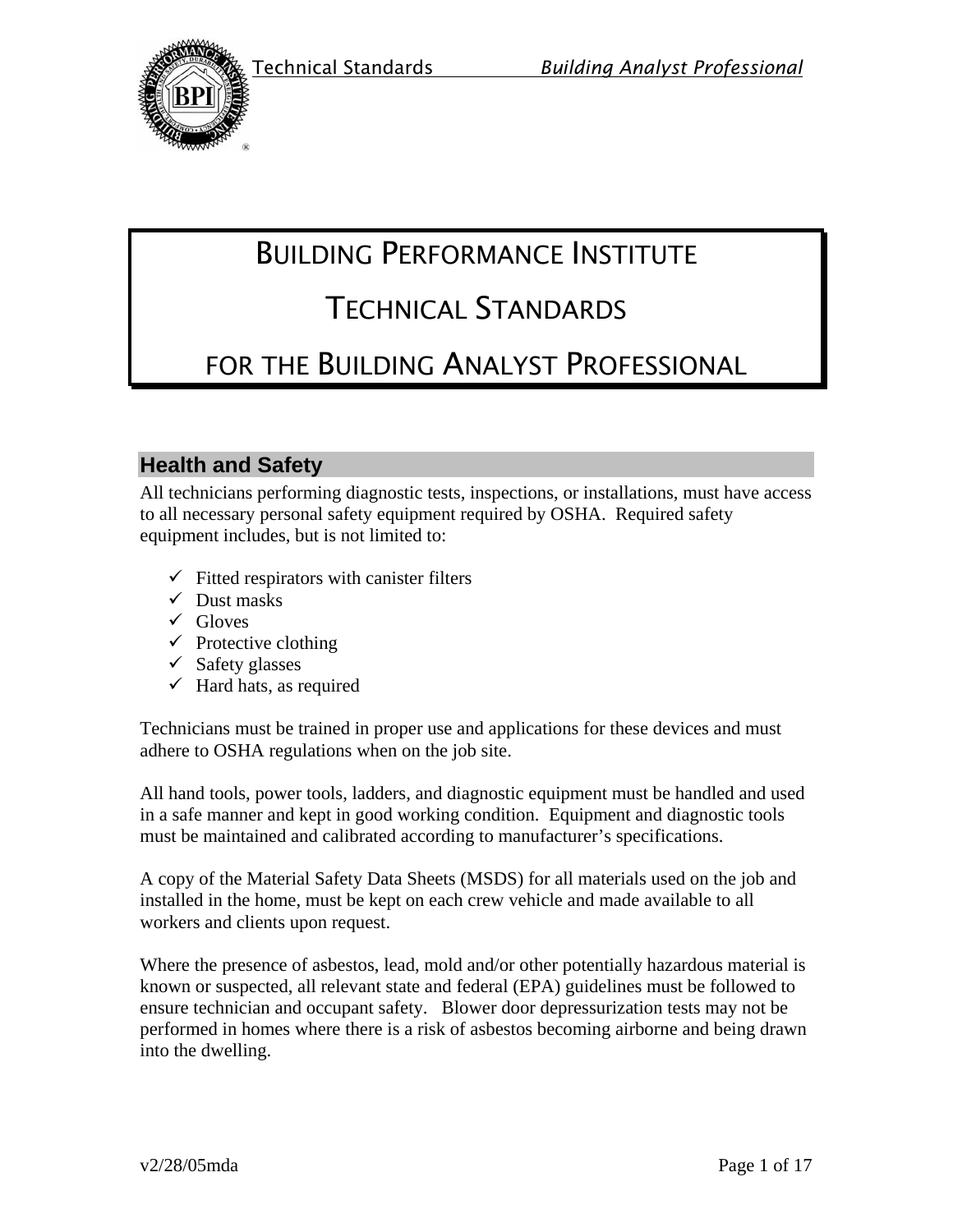



Respirators with filter cartridges must be worn when working in areas where exposure to airborne mold, asbestos, lead, fiberglass, or formaldehyde is a risk.

Carbon monoxide levels in the ambient air around the technician must be monitored throughout all combustion safety tests. Diagnostic evaluations and inspections must be aborted if ambient CO concentrations greater than 35 ppm are recorded. CO producing appliances must be disabled and repaired before proceeding with additional diagnostics or inspections.

Refer to standards on combustion safety for complete requirements applicable to carbon monoxide exposure limits and action levels.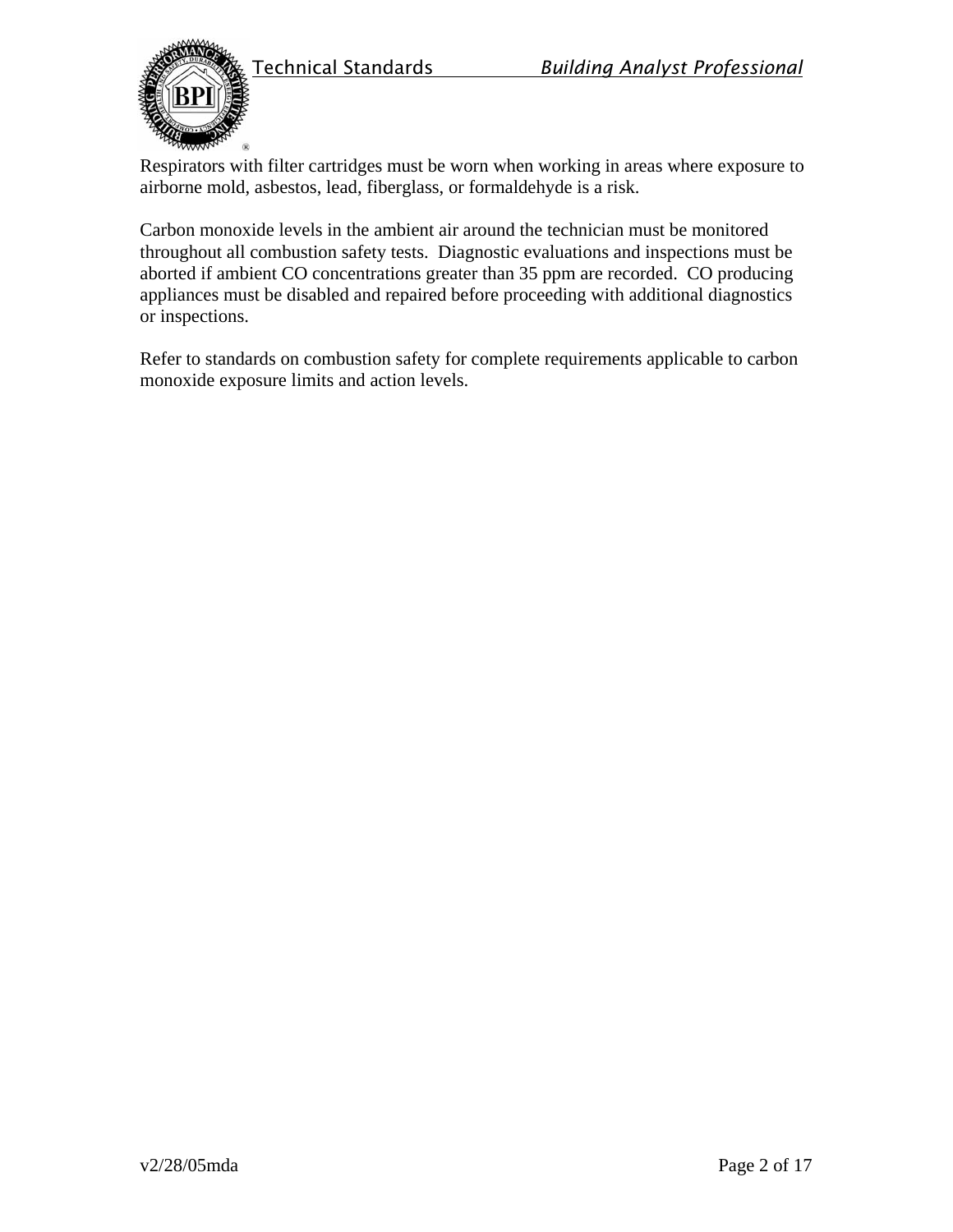



The following are the minimum required health and safety diagnostics and specifications for the Building Analyst Professional certification. Minimum health and safety requirements apply to all jobs with work related to energy efficiency and/or indoor air quality performed by BPI accredited firms.

# **Minimum Health and Safety Requirements (Building Analyst Professionals)**

*(refer to main text for detailed descriptions and applications of the standards below)* 

 When air sealing, enclosed cavity insulation representing 15% or more of the total building shell area, or sealing of the ducts outside the thermal envelope are recommended, the work scope must include pre and post-installation blower door

tests.

- Whenever blower door tests are required, the results must be compared to the Building Airflow Standard to verify compliance with ASHRAE 62-89 requirements for ventilation. If natural ventilation is inadequate according to the ASHRAE standard, mechanical ventilation must be installed or recommended as part of the work scope to increase the ventilation to required levels (refer to page 6 for specific requirements).
- A preliminary and post-installation safety inspection of all combustion appliances must be completed whenever changes to the building envelope and/or heating system are part of the work scope.
- The combustion appliance safety inspection includes all of the following: carbon monoxide test, draft measurement, spillage evaluation, and worst-case depressurization of the combustion appliance zone.
	- In homes with natural gas/propane service, the gas line must be inspected thoroughly and all leaks repaired.
- Combustion safety test results must be acted upon appropriately according to the Combustion Safety Action Level Table.
- Whenever an appliance fails any of the combustion safety test, appropriate repairs must be completed or specified in the work scope according to the requirements listed (refer to tables on page 13).
	- Appropriate inspection and diagnostic tests must be included in the workscope when attic insulation and/or ventilation are specified.
		- Whenever air sealing or other shell-tightening measures are recommended, leakage paths to the attic must be given highest priority on the work scope.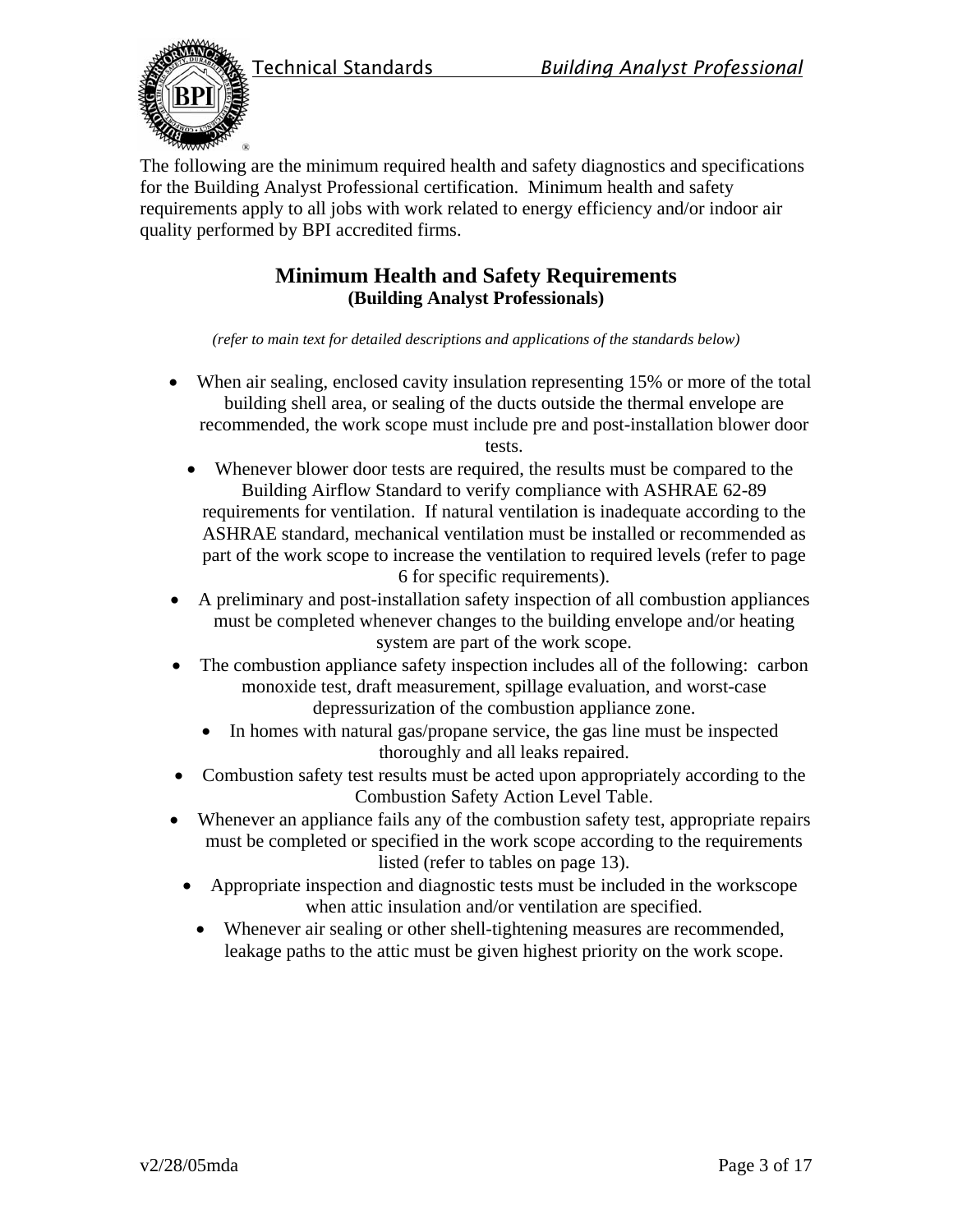



# **Building Airflow**

Whenever changes to the building shell requiring a blower door test are part of the work scope, a Building Airflow Standard must be calculated for the home according to the air exchange requirements provided by ASHRAE standard 62-89. Actual occupancy of the building must be used when calculating the Building Airflow Standard. An example of the calculation is shown below:

# **Minimum Building Airflow Standard Example Calculation (ASHRAE 62-89)**

### **BUILDING DATA**

Living Space Area  $= 1500$  sqft Basement Area  $= 700$  sqft # of Occupants  $= 4$ # of Stories Above Grade= 2  $Location = Albany, NY$ 

#### **Step 1: Calculate the Ventilation Required for the Building**

AIRFLOW(b) =  $0.35$  x volume / 60 volume =  $8 \times (1500 + 700) = 17600$  cubic feet AIRFLOW(b) =  $0.35 \times 17600 / 60$  $= 102$  cfm

#### **Step 2: Calculate the Ventilation Required for the People**

 $AIRFLOW(p) = 15$  x occupants  $AIRFLOW(p) = 15 \times 4$  $= 60$  cfm

**Step 3: Using the Higher Airflow Requirement, Convert to CFM50** 

**MINIMUM\_CFM50 = AIRFLOW x N**  *Where N is the LBL conversion factor (see chart)* **MINIMUM\_CFM50 = 102 x 15.4 = 1570 CFM50**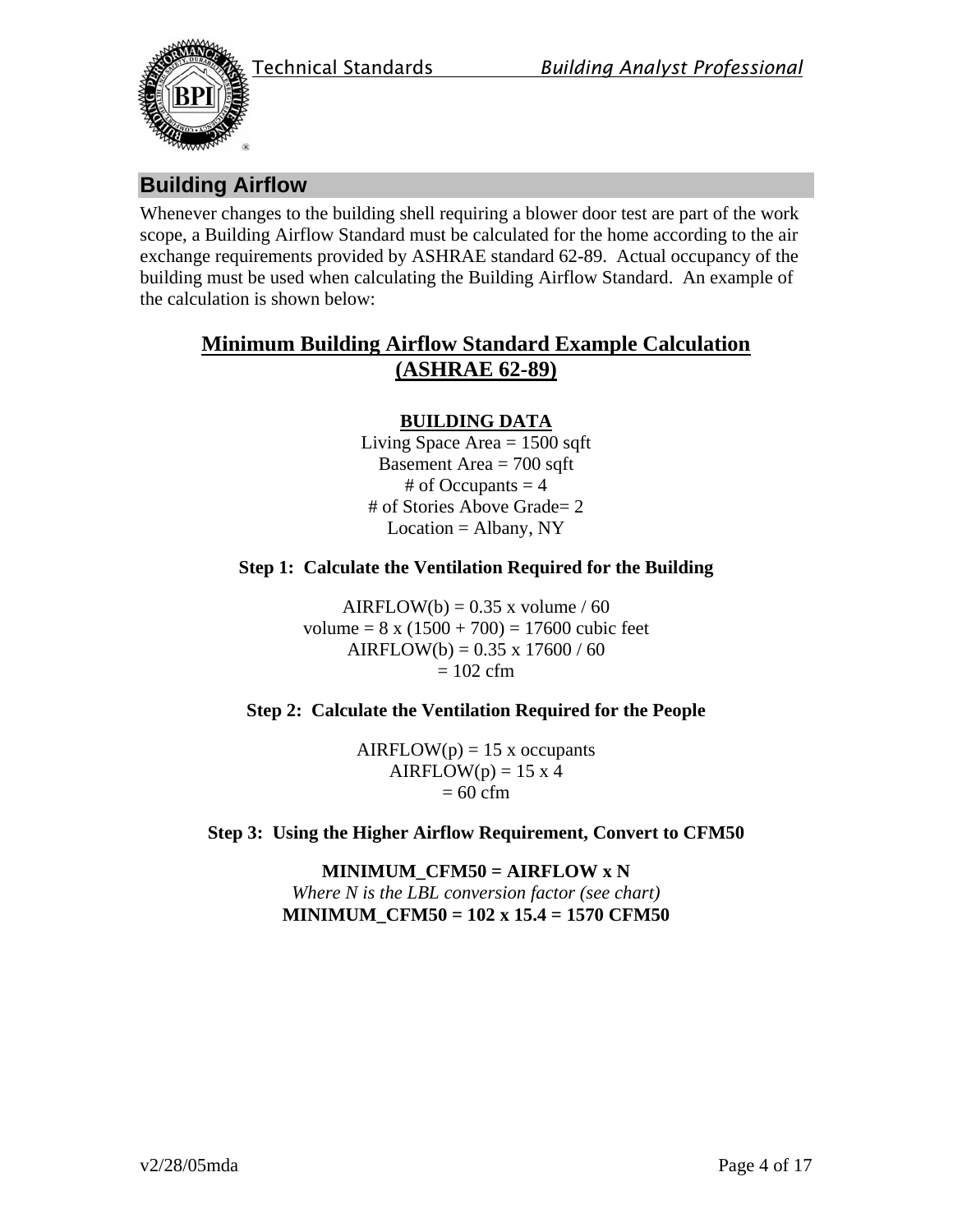

# **Converting Between CFM 50 and Natural Airflow**



# **LBL "N" Factors**

| Zone | N Factor  |  |
|------|-----------|--|
|      | $14 - 17$ |  |
|      | $17 - 20$ |  |
|      | $20 - 23$ |  |
|      | $23 - 26$ |  |

| Zone | <b>N</b> Factor | # of Stories | <b>Height Correction</b> |
|------|-----------------|--------------|--------------------------|
|      |                 |              | <b>Factor</b>            |
|      | $14 - 17$       |              |                          |
|      | 17-20           |              | 0.89                     |
|      | $20 - 23$       |              | 0.81                     |
|      | $23 - 26$       | 2.5          | 0.76                     |
|      |                 |              | 0.72                     |
|      |                 |              |                          |

To determine the correct multiplier, identify the N-factor for your region and multiply the result by the appropriate height correction factor  $CFM50/N = Natural Airflow (cfm)$ 

| <b>Number of Stories</b> | N-Factor |
|--------------------------|----------|
|                          | 19       |
| 1.5                      | 16.8     |
|                          | 15.4     |
| 2.5                      | 14.4     |
|                          | 137      |

## **Height-Corrected N-Factors for New York**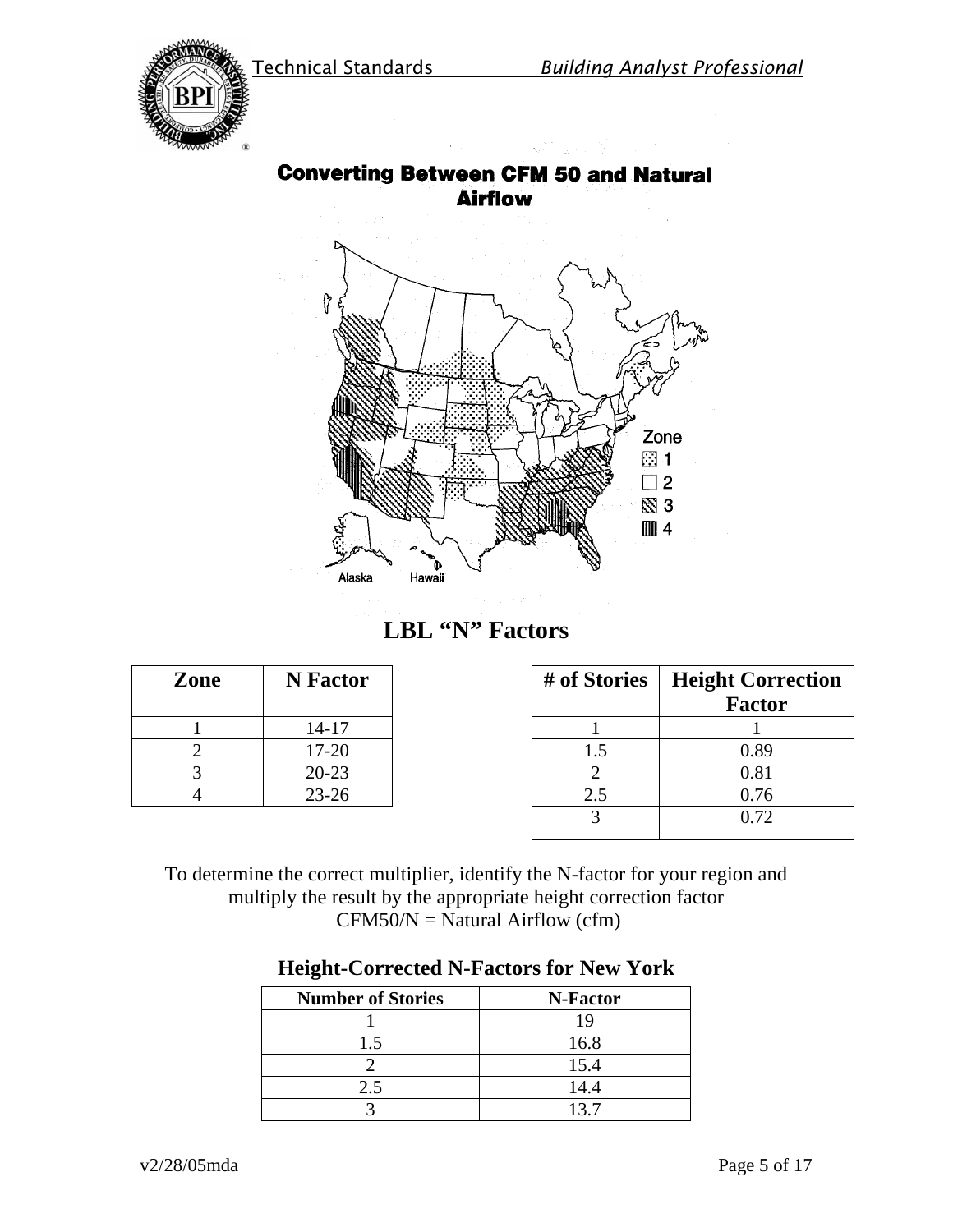



A blower door test must be completed before and after installation of any of the following measures:

- $\Box$  Attic insulation, in order to quantify improvements to the air barrier between the attic and the living space.
- Enclosed cavity insulation representing an area greater than 15% of the total building shell area.
- $\Box$  Air sealing
- □ Sealing of ductwork located outside the building envelope or significant duct modifications within the building envelope.

Fires in woodstoves and/or fireplaces must be fully extinguished prior to performing a blower door test. Pressurization tests are not recommended under these conditions due to the fire safety risks.

If the measured CFM50 is less than the Building Airflow Standard (BAS), mechanical ventilation must be recommended or installed according to the following standards:

| <b>Condition</b>                       | <b>Action</b>                                           |
|----------------------------------------|---------------------------------------------------------|
| $BAS > final CFM50 > (0.7 \times BAS)$ | Mechanical ventilation rated for continuous             |
|                                        | operation must be <i>recommended</i> to the customer as |
|                                        | part of the work scope. System must be sized to         |
|                                        | make up the difference between the BAS and the          |
|                                        | final CFM50.                                            |
| $(0.7 \times BAS)$ > final CFM50       | Mechanical ventilation rated for continuous             |
|                                        | operation must be <i>installed</i> as part of the work  |
|                                        | scope. System must be sized to provide 100% of          |
|                                        | the ventilation requirement by mechanical means.        |

Recommended or installed mechanical ventilation must be designed appropriately to provide adequate air exchange to meet the occupancy ventilation requirements provided by ASHRAE 62-89.

# **Building Evaluation**

## **Heat Loss and Savings Calculations**

For heat loss and savings calculations, building components must be measured and area and volume calculations must be accurate  $+/- 10\%$ . For use in heat loss and savings calculations use the following criteria for building component evaluations:

 R-values of installed insulation shall be determined based on an actual measurement of the insulation depth and the R-value per inch for that product.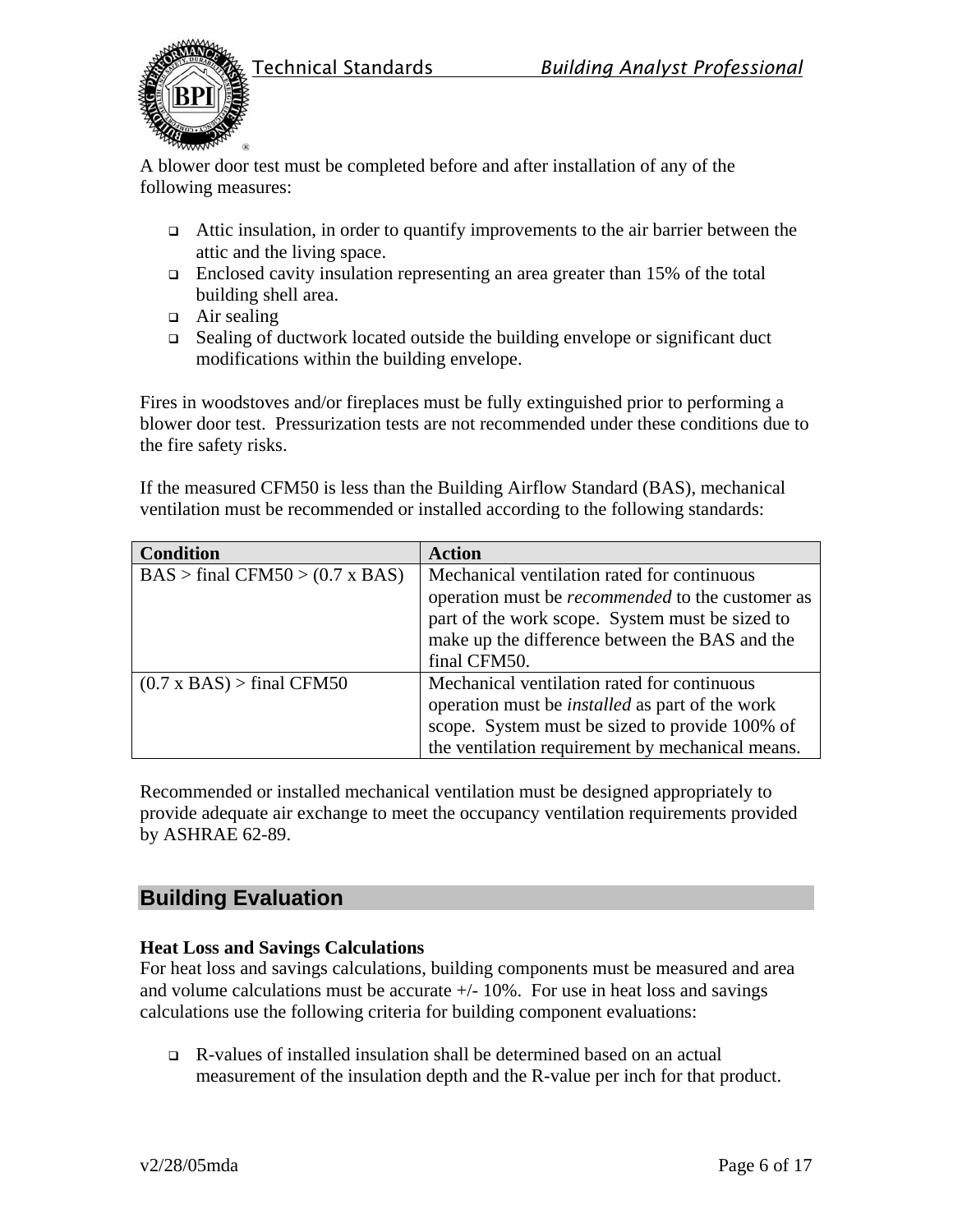



- $\Box$  Voids in insulation must be accounted for by determining the net square footage of uninsulated area and recording it as a separate component of the building.
- Gaps between batt insulation and framing must be accounted for by determining the effective R-value for the insulation using the Effective R-value for Batt Insulation Chart provided below.
- $\Box$  Windows and doors must be measured and assigned appropriate R-values consistent with the material type and the ratings established by the National Fenestration Rating Council (NFRC). NFRC numbers are stamped on the metal spacer on most double-glazed (or better) units. This number may be looked up in the NFRC guide to determine the precise U-value and Solar Heat Gain Coefficient (SHGC).

### **Default Values for Insulation**

When manufacturer's rated R-values for insulation are not available, use the chart below to estimate the R-value per inch for the installed product.

| <b>Insulation Type</b>            | <b>R-value</b> | <b>Typical Applications</b>                   |
|-----------------------------------|----------------|-----------------------------------------------|
|                                   | per inch       |                                               |
|                                   | 3.7            | <b>Attic Floor</b>                            |
| Cellulose, loose fill             |                |                                               |
| Cellulose, high density           | 3.2            | Walls, Enclosed Cavities, Framing             |
|                                   |                | Transitions                                   |
| Fiberglass, batts                 | $3.0*$         | Basement Ceiling, Open Stud Walls, Attic      |
|                                   |                | Floor*                                        |
| Fiberglass, loose fill            | 2.8            | Attic Floor, Walls (existing)                 |
| Fiberglass, loose fill, fluffed   | uncertain      | Do not install, or correct by blowing over    |
| below manufacturer's standards    |                | with higher density                           |
| Rockwool                          | 3.0            | Attic Floor, Walls, Basement Ceiling (may     |
|                                   |                | be loose or batts)                            |
| Vermiculite                       | 2.7            | <b>Attic Floor</b>                            |
| Poly-isocyanurate, rigid board    | 7.0            | Foundation Walls, Attic Access Doors          |
| Polystyrene, expanded rigid board | 4.0            | Foundation Walls, Sill Plate                  |
| Polystyrene, extruded rigid board | 5.0            | Foundation Walls, Sub-Slab, Sill Plate        |
| Low Density Urethane, sprayed     | 3.7            | Attics, Walls (new construction); Sill Plate, |
| foam                              |                | <b>Band Joist, Framing Transitions</b>        |
| Urethane, sprayed foam            | 6.0            | Attics, Walls (new construction); Sill Plate, |
|                                   |                | <b>Band Joist, Framing Transitions</b>        |
| Urea Formaldehyde Foam            | 4.0            | Attics, Walls (existing)                      |

# **Typical Insulation R-values**

\**see chart below for existing fiberglass batt evaluation*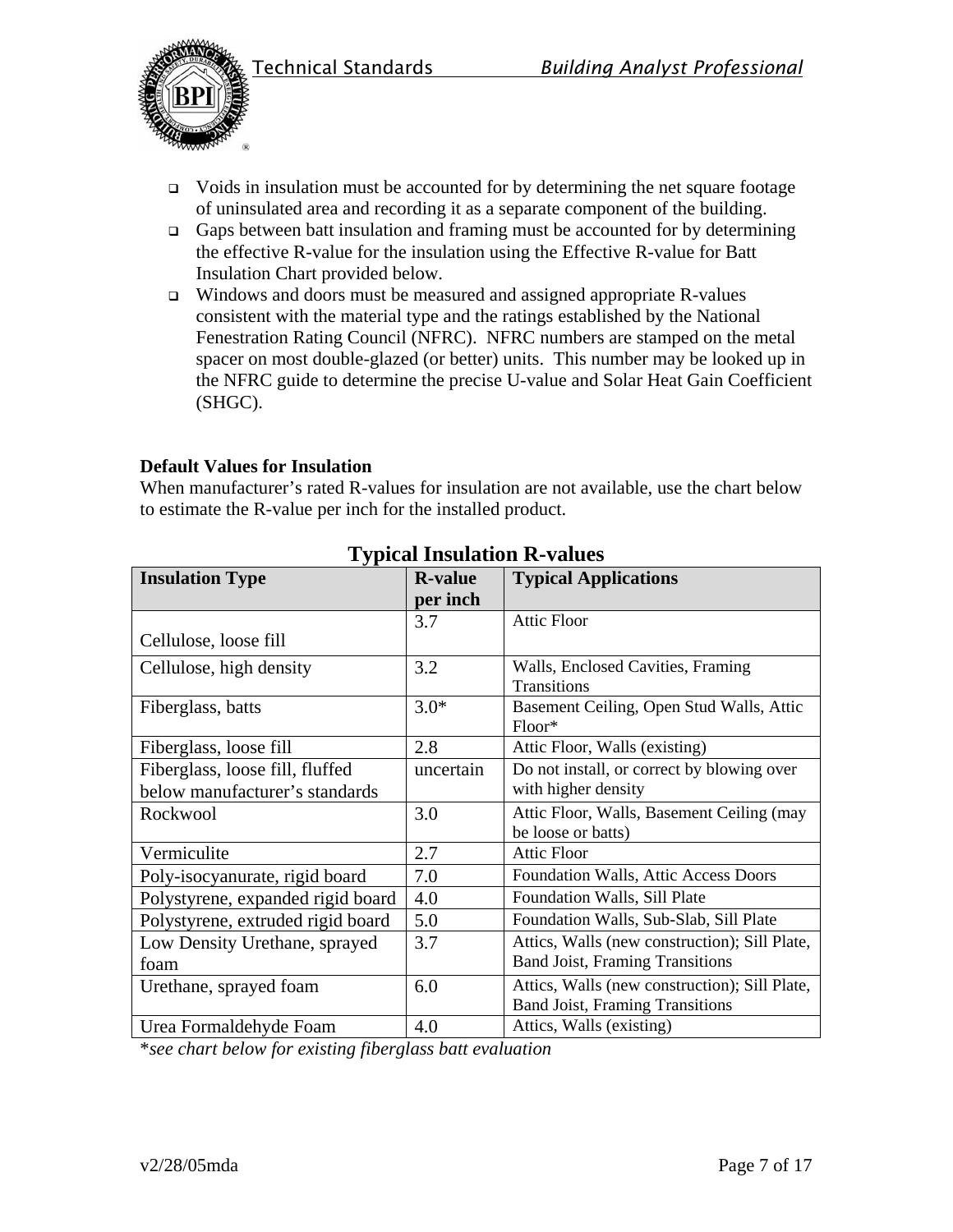



Use the following chart to determine effective R-values for batt insulation installed in attics:

|                | "Good"                | "Fair"                | "Poor"         |
|----------------|-----------------------|-----------------------|----------------|
| Measured       | Effective             | Effective             | Effective      |
| <b>Batt</b>    | R-value               | R-value               | R-value        |
| Thickness      | (2.5 <sub>per</sub> ) | (1.8 <sub>per</sub> ) | $(0.7)$ per    |
| (inches)       | inch)                 | inch)                 | inch)          |
|                | 0                     | 0                     |                |
| 1              | 3                     | $\overline{2}$        |                |
| $\overline{2}$ | 5                     | 4                     | 1.5            |
| 3              | 8                     | 5                     | $\overline{2}$ |
| $\overline{4}$ | 10                    |                       | 3              |
| 5              | 13                    | 9                     | 3.5            |
| 6              | 15                    | 11                    | 4              |
| 7              | 18                    | 13                    | 5              |
| 8              | 20                    | 14                    | 5.5            |
| 9              | 23                    | 16                    | 6              |
| 10             | 25                    | 18                    | 7              |
| 11             | 28                    | 20                    | 8              |
| 12             | 30                    | 22                    | 8.5            |

# **Effective R-values for Batt Insulation\***

- *1. Measure the insulation thickness.*
- *2. Determine the condition of the installation using the following criteria:*
- *Good No gaps or other imperfections*
- *Fair Gaps over 2.5% of the insulated area. (This equals 3/8 inch space along a 14.5 inch batt.)*
- *Poor Gaps over 5% of the insulated area. (This equals ¾ inch space along a 14.5 inch batt.)*
- *3. Look up the effective R-value of the installed insulation using the condition and measured inches.*

*\*Derived from ASHRAE document "Heat Transmission Coefficients for Walls, Roofs, Ceilings, and Floors" 1996* 

## **Default Values for Windows**

Where NFRC numbers are not available, use the following chart to estimate the U-value and Solar Heat Gain Coefficient (SHGC) for windows and glazed areas of doors. If there is not a label etched on the glass identifying the presence of a low-e coating, this can be verified using a spectrally selective metering device. The values shown below are only estimates. They do not account for all possible window configurations and variations due to airspace thickness, insulated frames, mullions, etc. Since U-values can vary greatly depending on the window type (double-hung, casement, fixed) even within the same manufacturer's model line, it is strongly recommended that NFRC ratings are used whenever the windows are appropriately labeled.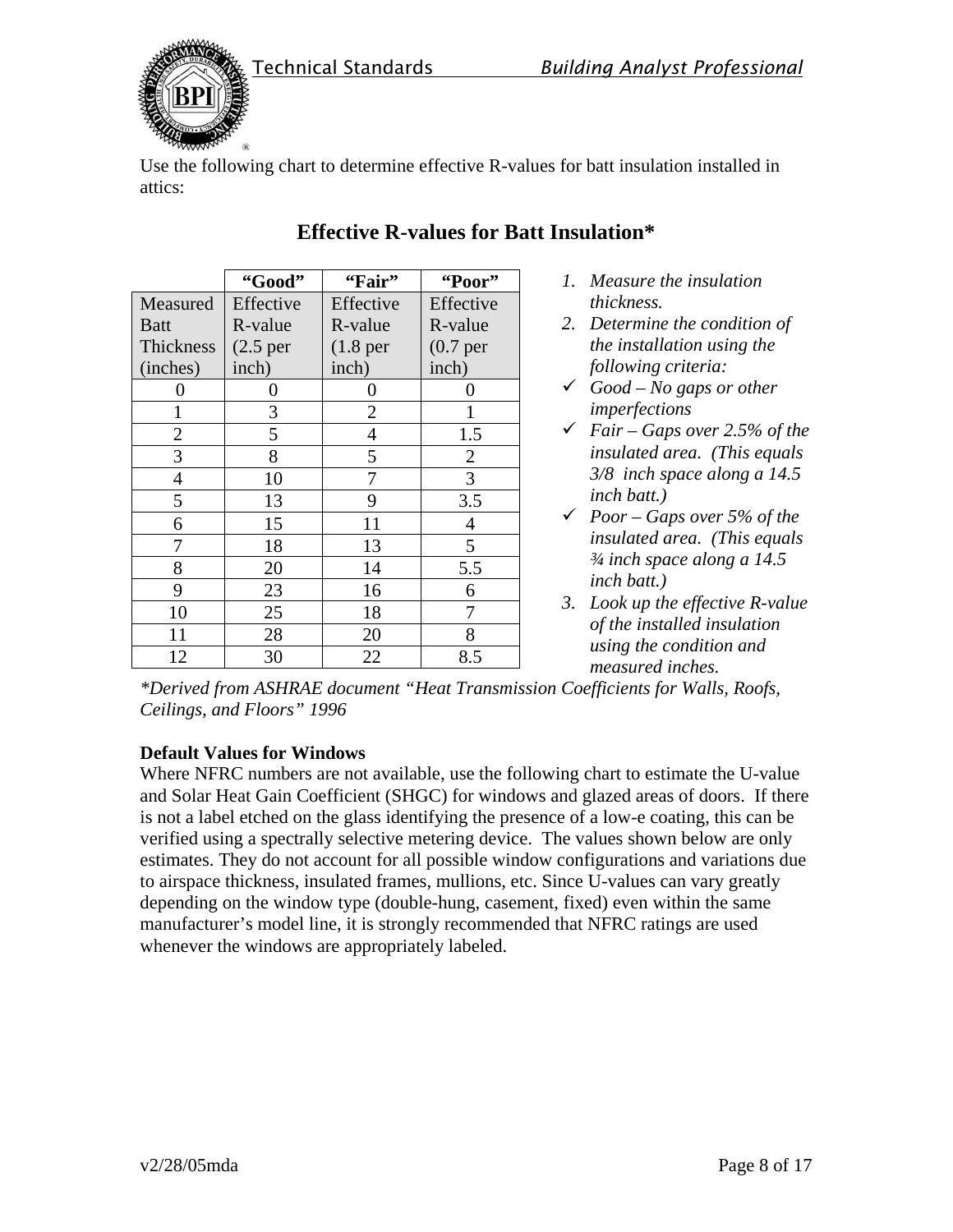

|                   |                | рский пимом    |             |                |             |
|-------------------|----------------|----------------|-------------|----------------|-------------|
| <b>Frame Type</b> | <b>Glazing</b> | <b>U-Value</b> | <b>SHGC</b> | <b>U-Value</b> | <b>SHGC</b> |
|                   | <b>Type</b>    |                |             | with low e     | with low e  |
| <b>Wood</b>       | Single         | .90            | .65         | <b>NA</b>      | <b>NA</b>   |
|                   | Single w/      | .49            | .71         | <b>NA</b>      | <b>NA</b>   |
|                   | <b>Storm</b>   |                |             |                |             |
|                   | Double         | .49            | .58         | .39            | .45         |
|                   | Triple         | .39            | .53         | .30            | .45         |
| <b>Vinyl</b>      | Double         | .46            | .57         | .36            | .45         |
|                   | Triple         | .36            | .52         | .36            | .45         |
| <b>Metal</b>      | Single         | 1.31           | .80         | <b>NA</b>      | <b>NA</b>   |
|                   | Double         | .87            | .73         | <b>NA</b>      | <b>NA</b>   |
| Metal w/          | Double         | .65            | .66         | .53            | .52         |
| <b>Thermal</b>    |                |                |             |                |             |
| <b>Break</b>      |                |                |             |                |             |
|                   | Triple         | .53            | .60         | .43            | .52         |

# **Default Window Values**

# **Combustion Safety and Carbon Monoxide Protection**

A preliminary and post-installation safety inspection of all combustion appliances must be completed whenever changes to the building envelope and/or heating system are part of the work scope. This inspection includes all of the following tests: carbon monoxide (CO) measurement at each appliance, draft measurement and spillage evaluation for atmospherically vented appliances, and worst-case negative pressure measurement for each combustion appliance zone (CAZ). Combustion safety test results must be acted upon according to the Combustion Safety Action Level table.

#### **Carbon Monoxide Tests**

CO shall be measured of undiluted flue gases, in the throat or flue of the appliance using a digital gauge and measured in parts per million (ppm).

Do not drill holes in flues for power vented or sealed combustion units. Instead, measure CO at the exterior outlet of the flue and proceed with appropriate actions according to the CO limits identified in the Combustion Safety Action Level table.

For all combustion appliances, CO shall be measured at steady-state operating conditions. Measurements shall be taken of undiluted flue gases.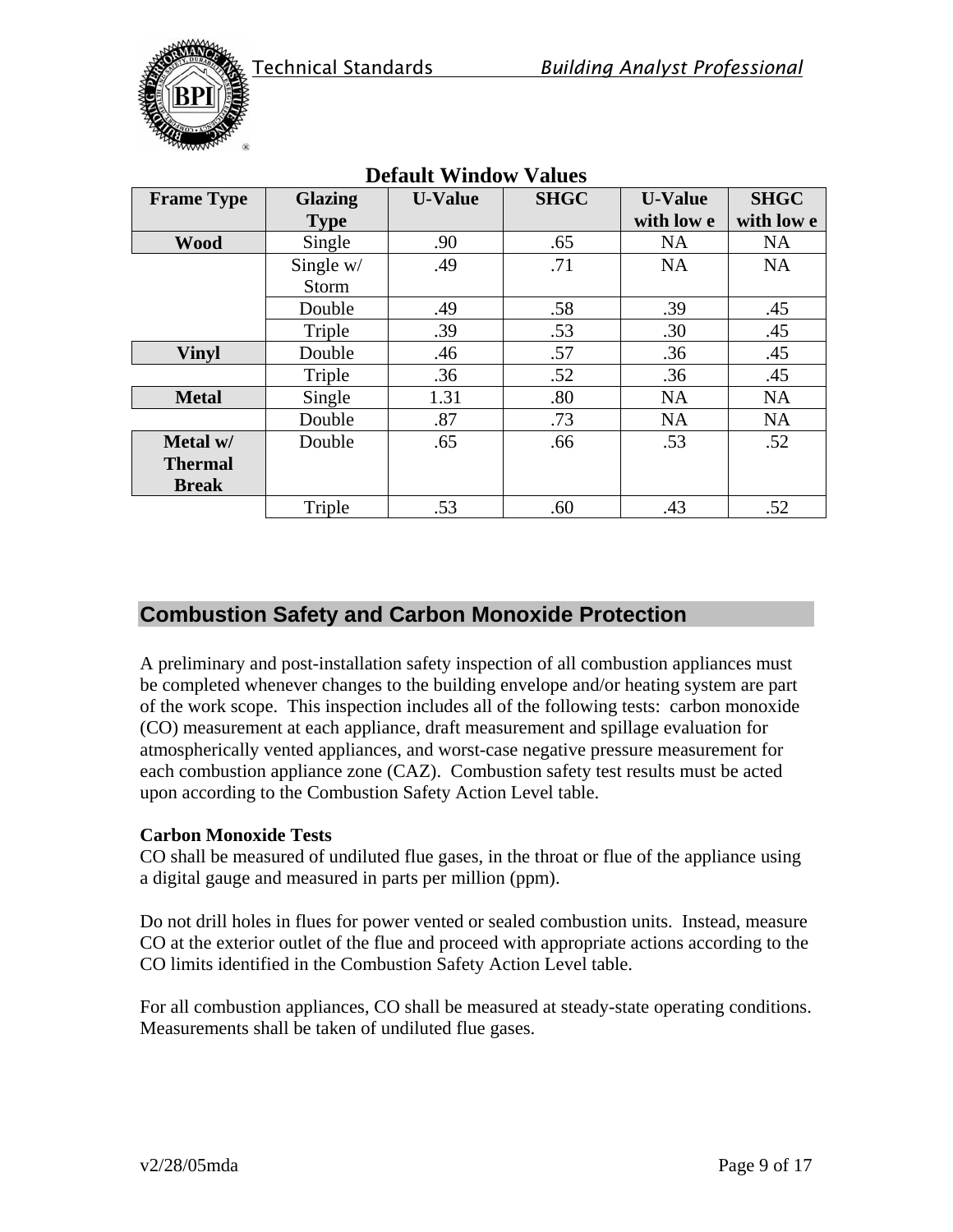



With the exception of unvented gas or propane cooking appliances, CO must be tested in all combustion appliances under worst-case conditions and normal draft conditions (when the appliance fails under worst-case). In addition, it is recommended that CO be tested under a mild down-draft if conditions are safe.

For gas ovens, CO shall be measured at steady state (usually after 5-10 minutes of operation) at the highest setting. When measuring CO on gas ovens, it is recommended to turn on the exhaust hood and open a window to reduce risk of exposure to elevated ambient CO levels.

Ambient CO levels shall be monitored upon entering the combustion appliance zone and during the test period for all appliances. If ambient levels exceed 35 ppm at any time, turn off the appliance immediately and make appropriate repair recommendations according to the charts provided.

#### **Spillage and Draft Tests**

Spillage and draft tests must be completed for all natural and induced draft space heating systems and water heaters. Spillage and draft must first be tested under worst-case conditions (see procedure below) and then repeated for natural conditions if the appliance fails under worst-case.

When a chimney is shared by multiple appliances the appliance with the smallest Btu input rating shall be tested first and remaining appliances tested in order of increasing input rate.

Induced draft heating systems shall be checked for spillage at the base of the chimney liner or flue. If a chimney is shared between and induced draft heating system and a natural draft water heater, spillage shall be checked at the water heater draft diverter.

Vent draft pressure shall be measured at steady-state operating conditions for all natural draft heating and hot water appliances. Draft test location should be approximately 1-2' downstream of the appliance draft diverter. The test hole must be sealed with an appropriate plug after the test. Acceptable draft test results are shown below:

| Acceptable Drait Test Ranges   |                                      |  |  |
|--------------------------------|--------------------------------------|--|--|
| Outside Temperature (degree F) | Minimum Draft Pressure Standard (Pa) |  |  |
| <10                            | $-2.5$                               |  |  |
| $10-90$                        | $(T_out \div 40) - 2.75$             |  |  |
| >90                            | $-0.5$                               |  |  |

**Acceptable Draft Test Ranges**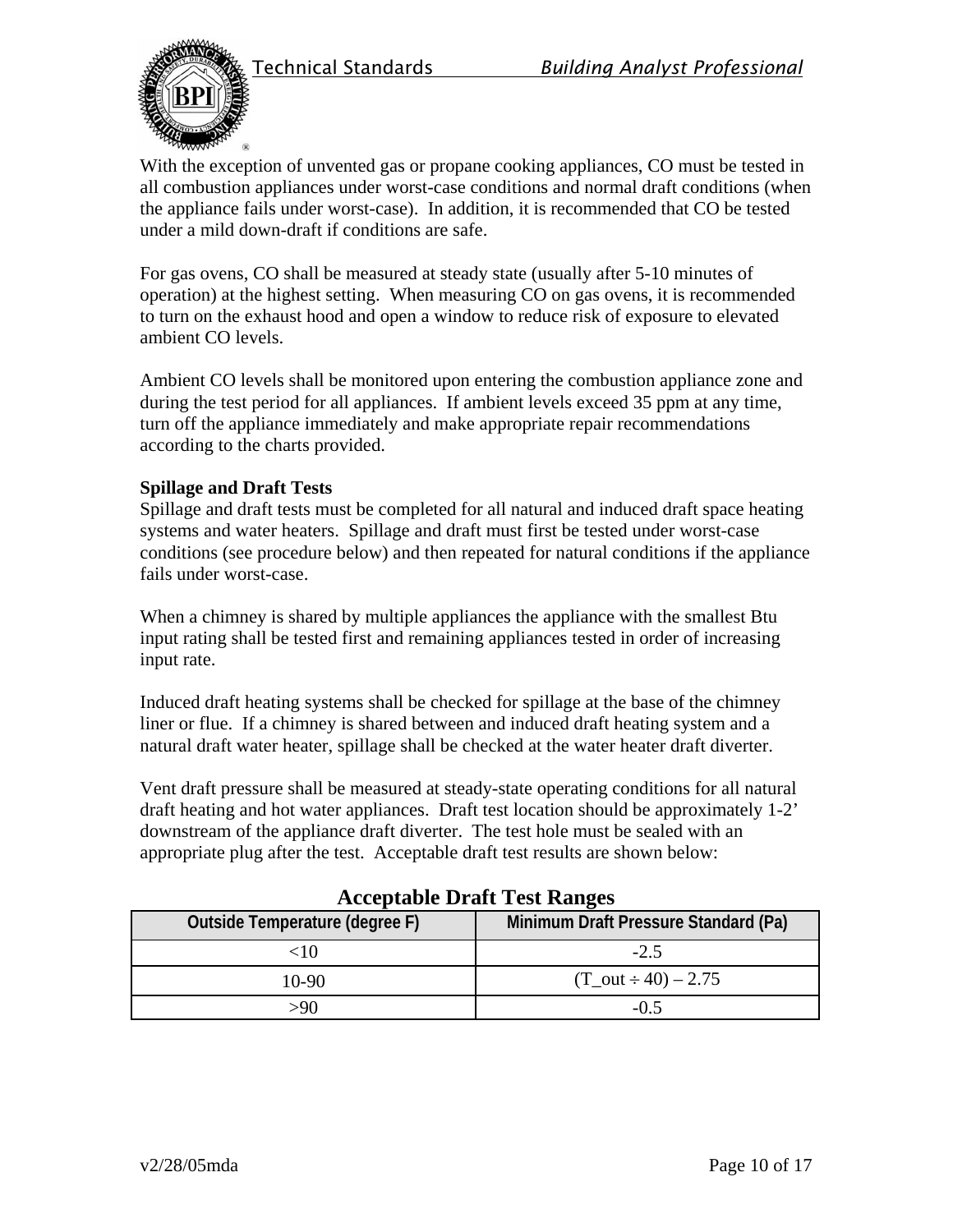



Most appliances will spill upon startup with a cold chimney. Document the amount of time it takes for spillage to stop and a positive draft to be established. Any appliance that continues to spill flue gases beyond the time limits established in the statement below has failed the spillage test.

# **Acceptable Appliance Spillage Periods**

Vented appliances, regardless of type, that spill flue gases for more than 60 seconds after startup, fail the spillage test.

#### **Worst-Case CAZ Depressurization**

The worst-case depressurization test is configured by determining the largest combustion appliance zone depressurization due to the combined effects of door position, exhaust appliance operation, and air handler fan operation. A base pressure must be measured with all fans off and doors open. The worst-case depressurization is the pressure difference between worst-case and the base pressure.

A recommended protocol for completing all of the combustion safety tests for vented appliances follows. This step-by-step procedure is recommended to guide technicians through a complete combustion safety analysis safely and efficiently: (see chart on following page)

#### **Gas Supply Safety**

The entire gas/propane line must be examined and all leaks repaired. Particular care should be made in the immediate vicinity of the appliances and at the joints, shutoff valves, and pilot lines. Identify leaks using a gas leak detector and accurately locate the source of the leak using a soap bubble solution.

Flexible gas lines must be replaced if they are: kinked, corroded or show signs of visible wear, the line was manufactured before 1973 (date is stamped on the date ring attached to the line), or the line has any soldered connections.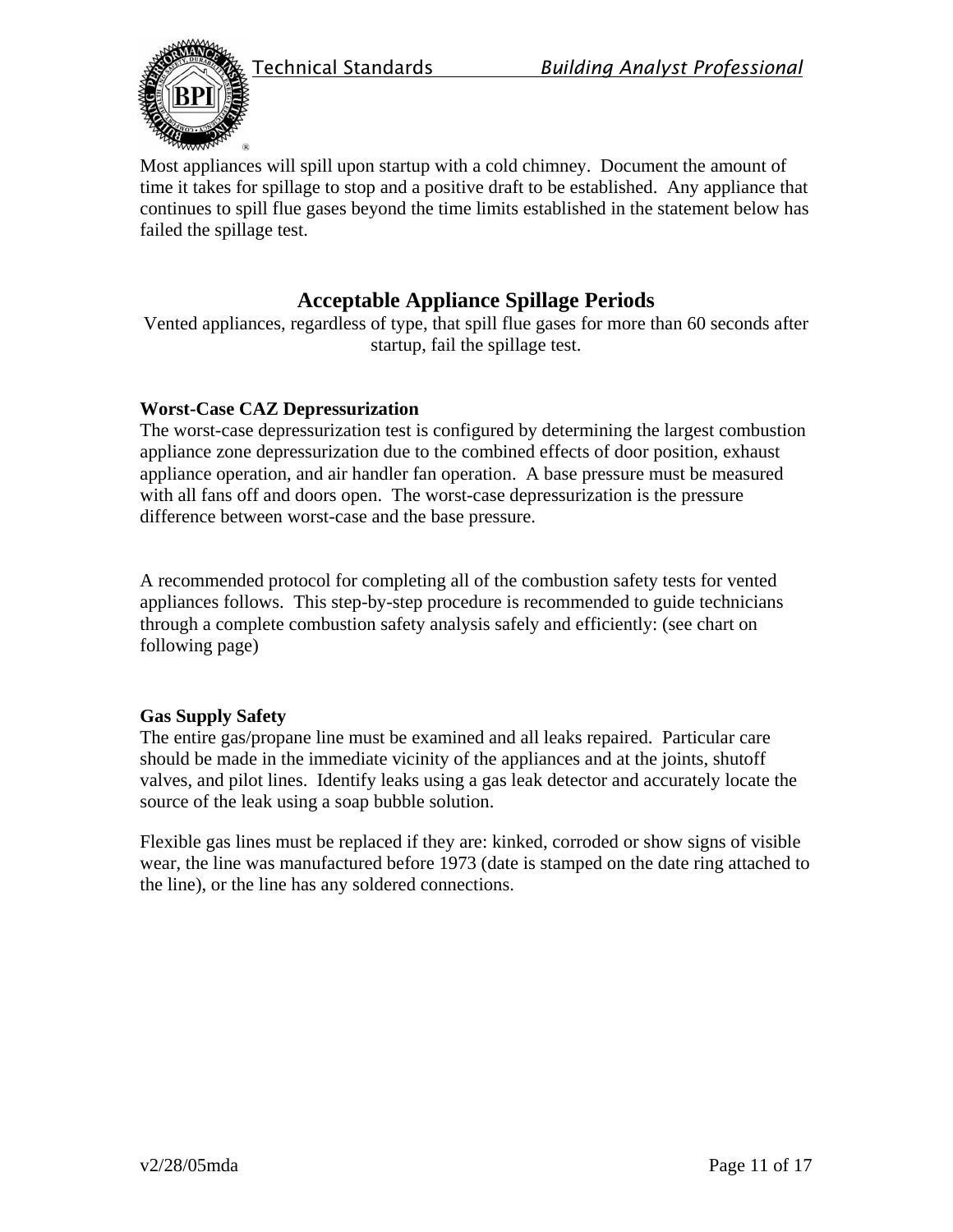



# COMBUSTION SAFETY TEST PROCEDURE FOR VENTED APPLIANCES

- **1. Measure the Base Pressure.** Start with all exterior doors, windows, and fireplace damper(s) closed. Set all combustion appliances to the pilot setting or turn off the service disconnect, including: boiler, furnace, space-heaters, and water heater. With the home in this configuration, measure and record the base pressure of the combustion appliance zone (CAZ) WRT outside.
- **2. Establish the Worst Case.** Turn on the dryer and all exhaust fans. Close interior doors that make the CAZ pressure more negative. Turn on the air handler, if present, and leave on if the pressure in the CAZ becomes more negative, then recheck the door positions. Measure the net change in pressure from the CAZ to outside, correcting for the base pressure. Record the "worst case depressurization" and compare to the CAZ Depressurization Limit Table.
- **3. Measure Worst Case Spillage, Draft, CO.** Fire the appliance with the smallest Btu capacity first, test for spillage at the draft diverter with a mirror or smoke test, and test for CO at the flue at steadystate (if steady-state is not achieved within 10 minutes, take CO readings at the 10 minute mark). If the spillage test fails under worst-case go to step 4. If spillage ends within 1 minute, test the draft in the connector 1-2' after the diverter or first elbow. Fire all other connected appliances simultaneously and test the draft diverter of each appliance for spillage. Test for CO in all appliances in the flue, before the draft diverter.
- **4. Measure Spillage, Draft, CO under Natural Conditions.** If spillage fails under worst case, turn off the appliance, the exhaust fans, open the interior doors, and allow the vent to cool before re-testing. Test for CO, spillage, and draft under "natural conditions". Measure the net change in pressure from worst case to natural in the CAZ to confirm the "worst case depressurization" taken in step 2. Repeat for each appliance, allowing the vent to cool between tests.
- **5. Ambient CO.** Monitor the ambient CO in the breathing zone during the test procedure and abort the test if ambient CO goes over 35 ppm. Turn off the appliance, ventilate the space, and evacuate the building. The building may be reentered once ambient CO levels have gone below 35 ppm. The appliance must be repaired and the problem corrected prior to completing the combustion safety diagnostics. If the ambient levels exceed 35 ppm during testing under natural conditions, disable the appliance and instruct the homeowner to have the appliance repaired prior to operating it again.
- **6. Action Levels.** Make recommendations or complete work order for repairs based on test results and the Combustion Safety Test Action Level Tables.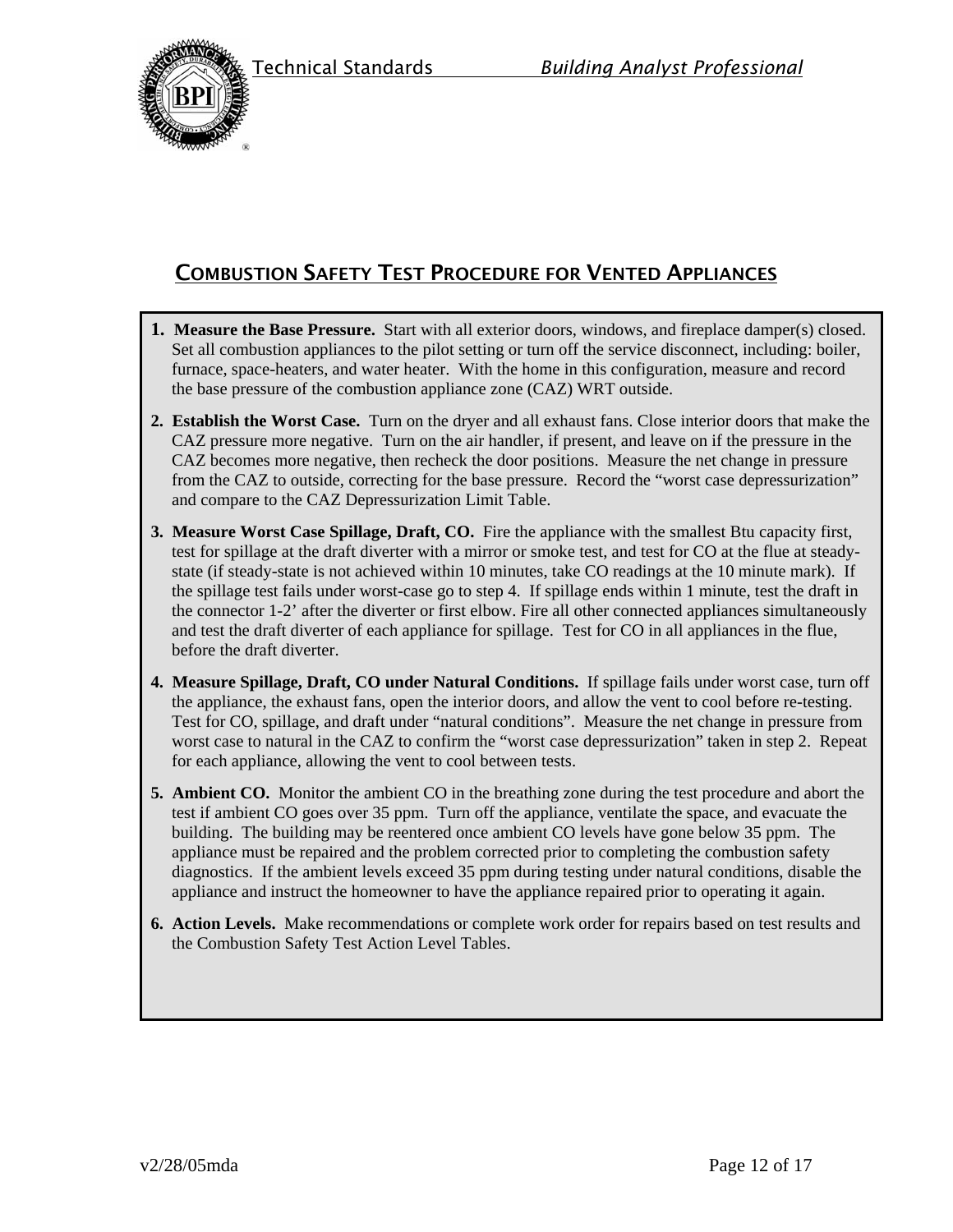



| <b>CO</b> Test<br>$Result*$ | And/<br>Or | <b>Spillage and</b><br><b>Draft Test</b> | <b>Retrofit</b><br><b>Action</b>       |
|-----------------------------|------------|------------------------------------------|----------------------------------------|
|                             |            | <b>Results</b>                           |                                        |
| $0-25$ ppm                  | And        | <b>Passes</b>                            | Proceed with work                      |
|                             |            |                                          |                                        |
| $26 - 100$                  | And        | <b>Passes</b>                            | Recommend that the CO problem be.      |
| ppm                         |            |                                          | fixed                                  |
| $26 - 100$                  | And        | <b>Fails at worst</b>                    | Recommend a service call for the       |
| ppm                         |            | case only                                | appliance and/or repairs to the home   |
|                             |            |                                          | to correct the problem                 |
| $100 - 400$                 | 0r         | <b>Fails under</b>                       | <b>Stop Work: Work may not proceed</b> |
| ppm                         |            | natural                                  | until the system is serviced and the   |
|                             |            | conditions                               | problem is corrected                   |
| $>400$ ppm                  | And        | <b>Passes</b>                            | <b>Stop Work: Work may not proceed</b> |
|                             |            |                                          | until the system is serviced and the   |
|                             |            |                                          | problem is corrected                   |
| $>400$ ppm                  | And        | <b>Fails under any</b>                   | <b>Emergency:</b> Shut off fuel to the |
|                             |            | condition                                | appliance and have the homeowner to    |
|                             |            |                                          | call for service immediately           |

# **Combustion Safety Test Action Levels**

*\*CO measurements for undiluted flue gases at steady state*

When CAZ depressurization limits are exceeded under worst-case conditions according to the CAZ Depressurization Limit table, make up air must be provided or other modifications to the building shell or exhaust appliances must be included in the work scope to bring the depressurization within acceptable limits. Worst-case CAZ depressurization limits are shown below: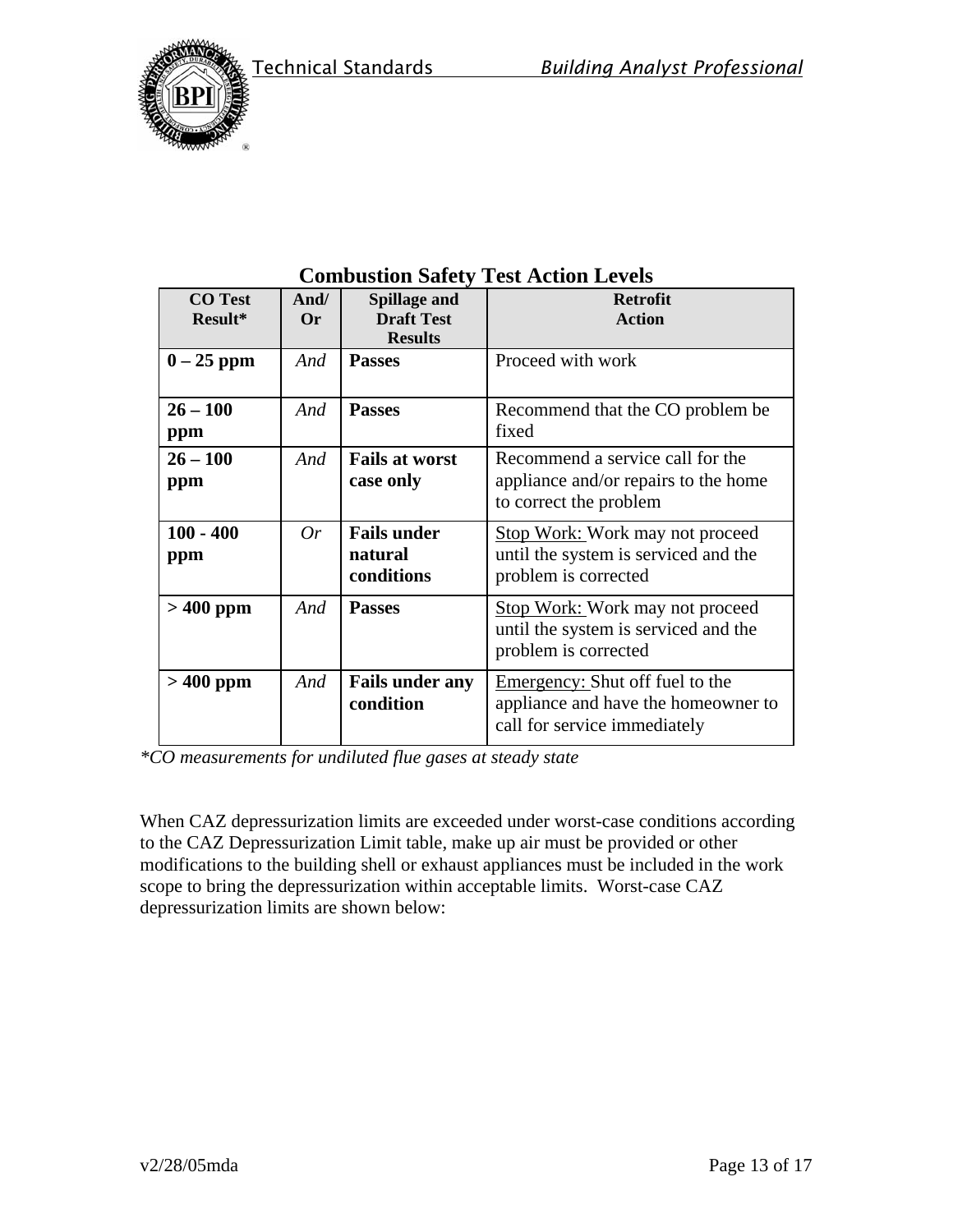



| <b>Venting Condition</b>                                                                                                                           | <b>Limit (Pascals)</b> |
|----------------------------------------------------------------------------------------------------------------------------------------------------|------------------------|
| Orphan natural draft water heater (including outside chimneys)                                                                                     | $-2$                   |
| Natural draft boiler or furnace commonly vented with water heater                                                                                  | $-3$                   |
| Natural draft boiler or furnace with vent damper commonly vented with<br>water heater                                                              | $-5$                   |
| Individual natural draft boiler or furnace                                                                                                         | $-5$                   |
| Mechanically assisted draft boiler or furnace commonly vented with water<br>heater                                                                 | $-5$                   |
| Mechanically assisted draft boiler or furnace alone, or fan assisted DHW<br>alone                                                                  | $-15$                  |
| Exhausto chimney-top draft inducer (fan at chimney top);<br>High static pressure flame retention head oil burner;<br>Sealed combustion appliances; | $-50$                  |

# **CAZ Depressurization Limits**

If the CO in any appliance is measured greater than 100 ppm during diagnostic testing, or the ambient CO in the home exceeds 35 ppm during appliance operation, an appliance clean and tune must be completed as part of the work scope.

The homeowner shall be notified of the results of all combustion safety tests.

#### **Unvented Appliances**

No unvented combustion appliances may operate in the living space with the exception of gas ranges/ovens. Exhaust ventilation must always be recommended whenever a gas or propane cooking appliance exists. See table below for testing instructions and action levels.

#### **Interim Gas/Propane Oven Testing Procedure**

Range tops and ovens produce moisture and oxides of nitrogen. Excess moisture is not good for the durability of the home (possibly contributing to mold problems) and NOX is not healthy. These combustion appliances are capable of producing CO, which is a health hazard. In all cases a carbon monoxide detector is recommended and homeowners should use exhaust ventilation when using these appliances. New appliances may require an extended warm up period to reach steady state.

- 1. Remove any items/foil in or on oven.
- 2. Make sure self cleaning features are not activated, set oven to highest setting.
- 3. Test oven for CO in the flue, before dilution air.
- 4. After 5 minutes of operation, check for steady state: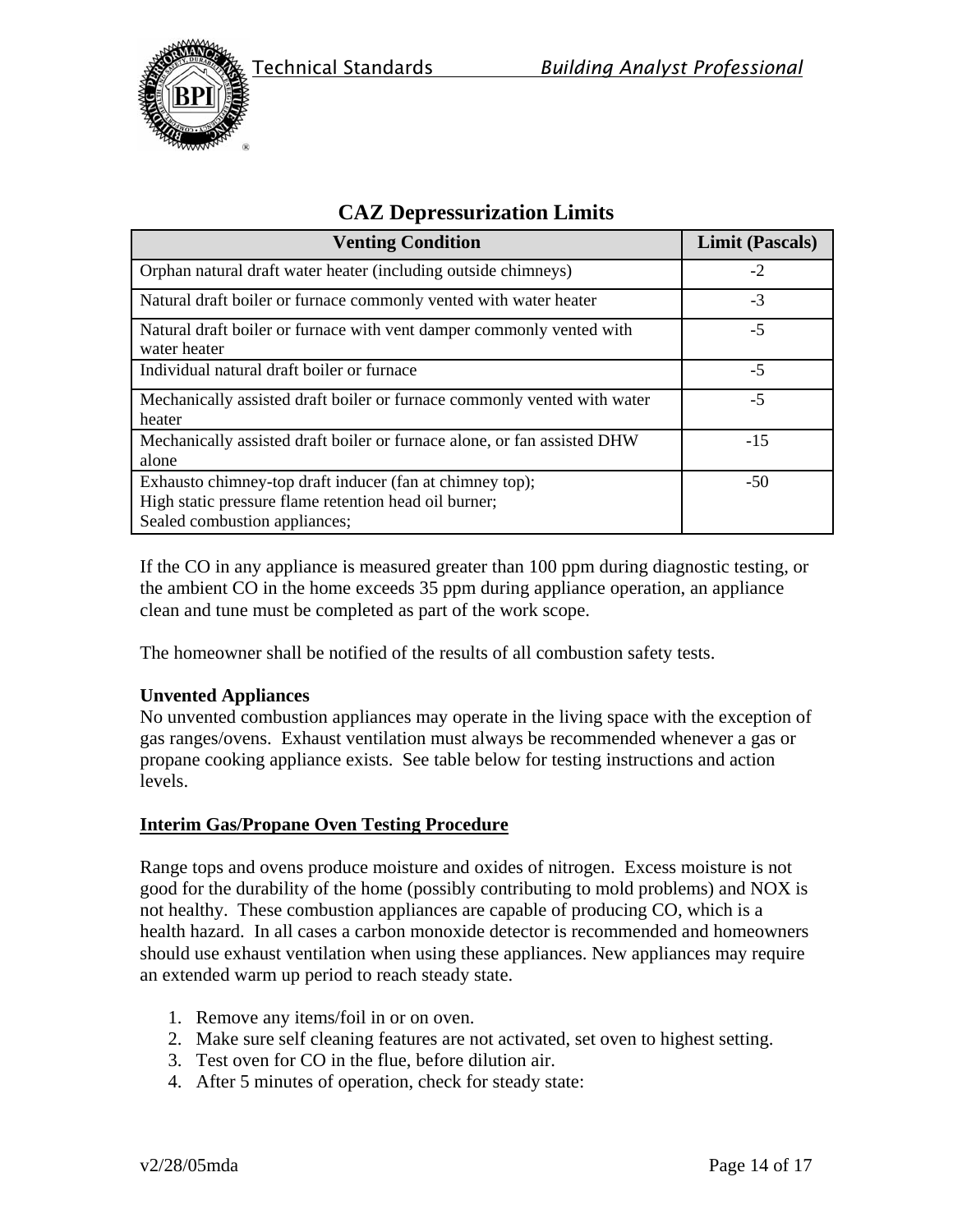



**Level I Action - 100 ppm to 300 ppm** as measured you must install a carbon monoxide detector and recommendation for service must be made to the consumer.

**Level II Action - Greater than 300 ppm** as measured - the unit must be serviced prior to work. If greater than 300 ppm after servicing, exhaust ventilation must be provided with a capacity of 25 CFM continuous or 100 CFM intermittent. **\*Continually monitor ambient CO levels during test.**

Since all gas cooktops generate CO and it is difficult to simulate an actual operating condition for these appliances during the course of a typical house inspection, specific action levels for these burners are not specified by BPI. However, technicians must specify appropriate measures to mitigate potentially dangerous CO production of these units. ASHRAE exposure limits for CO shall be referenced when making recommendations for CO control in these areas. The recommended ASHRAE limit for 24-hour exposure of 9 ppm shall be applied to building occupants. In most cases, it will not be possible to effectively test for this condition, however the following measures shall be recommended whenever gas cooktops exist in the home:

- $\checkmark$  If burners do not ignite properly or do not burn cleanly, a clean and tune of the appliance shall be recommended.
- $\checkmark$  If the appliance is located in a confined space and mechanical ventilation is not readily available, mechanical ventilation shall be recommended.

Ventilation provided for unvented gas ovens must provide a minimum capacity of 25 cfm continuous airflow or 100 cfm intermittant.

#### **CO Detectors**

At least one CO detector meeting UL-2034 requirements shall be installed according to manufacturer's instructions in every home with an attached garage and/or combustion appliances. It is recommended that additional CO detectors are installed, as needed, to provide a separate detector for each floor of the building.

#### **Furnace Inspection**

Forced warm air furnaces must be inspected for flame interference. Visually inspect the burner as the blower fan comes on. If the flames burn differently when the blower comes on, a complete analysis needs to be done to find the source of the flame interference. This problem must be referred to a heating contractor. A cracked heat exchanger cannot effectively be repaired and must be replaced.

#### **Attached Garages**

Garage to living space connections must be tested for air tightness using a smoke stick in conjunction with the blower door. Air leaks between the garage and living space must be sealed as part of the work scope.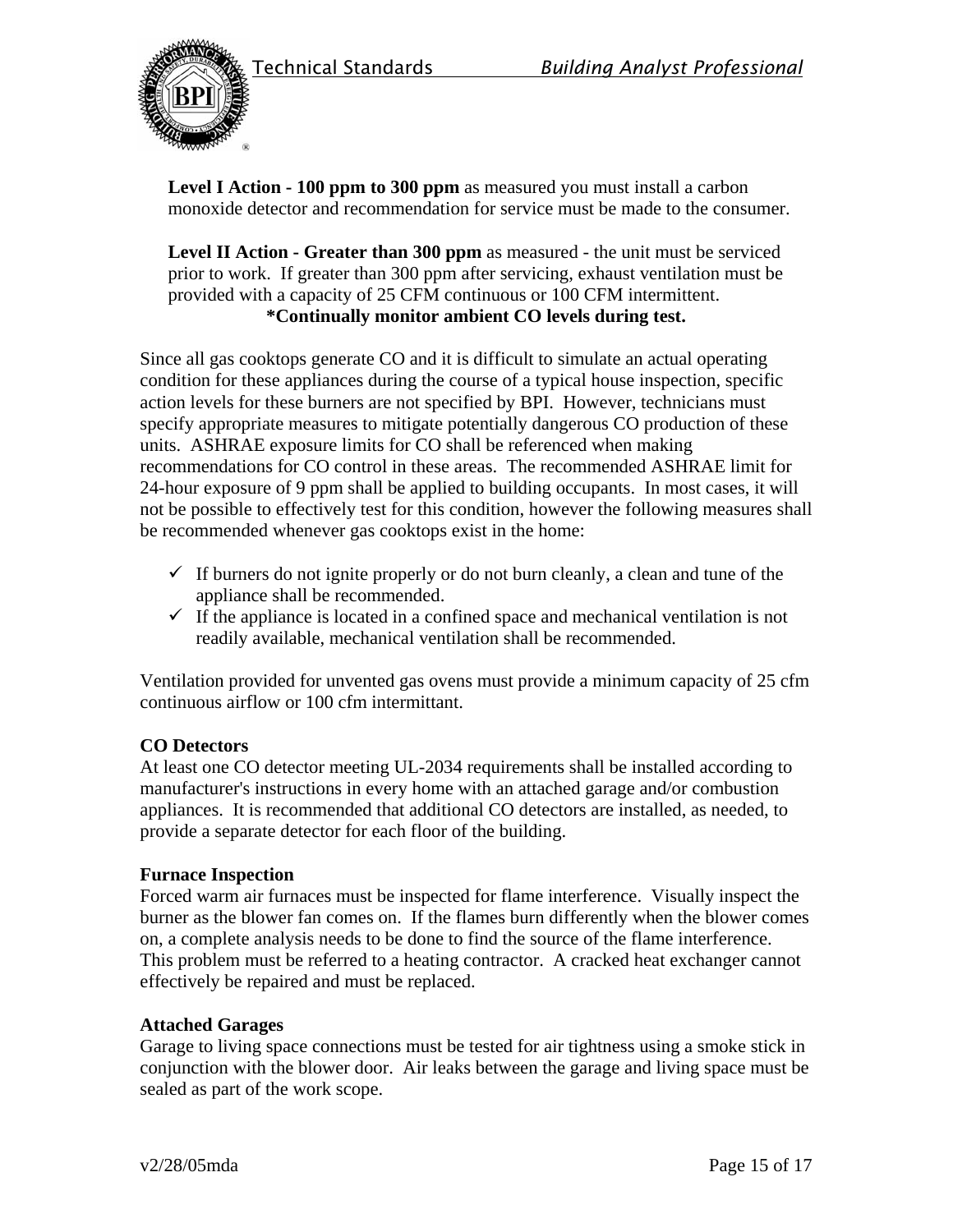

# **Work Scope Requirements**

#### **Insulation and Air Sealing**

Attic ventilation shall not be recommended or installed without first verifying the presence of an effective air barrier and thermal barrier between the attic and the living space or specifying appropriate attic air sealing as part of the work scope.

Attic insulation shall not be recommended or installed without first verifying the presence of an effective air barrier between the attic and living space or specifying appropriate attic air sealing as part of the work scope.

Appropriate inspection and diagnostic tests (listed below) must be recommended as part of the work scope for an Envelope Professional when attic insulation and/or ventilation are recommended.

The effectiveness of the air barrier shall be determined using the following techniques:

- $\checkmark$  Pressure differential diagnosis, including: series leakage tests and/or "add a hole" method where applicable. (Refer to the blower door instruction manual for details on how to perform these tests.)
- $\checkmark$  Visual inspection of the attic. Visual indicators include all of the following:
	- o Inspect the attic floor underneath the insulation to locate thermal by-passes and cavities requiring air sealing.
	- o Inspect for areas where moisture migration into the attic is apparent and determine the source of the moisture.
	- o Insulation that has turned black is an indicator of air movement through the insulation. Identify the source.
- $\checkmark$  With the blower door running under depressurization, use a smoke stick in the attic to verify the integrity of installed air sealing measures.

If communication between the attic and living space is identified using any of the tests listed above, the area must be sealed prior to installation of insulation and/or ventilation in the attic. Whenever air sealing or other shell-tightening measures are recommended, leakage paths to the attic must be given the highest priority on the work scope.

Refer to local codes for minimum required insulation levels.

Where air sealing, enclosed cavity insulation representing 15% or more of the total building shell area, or sealing of ducts outside the thermal envelope are recommended, the work scope must include pre and post-installation blower door testing.